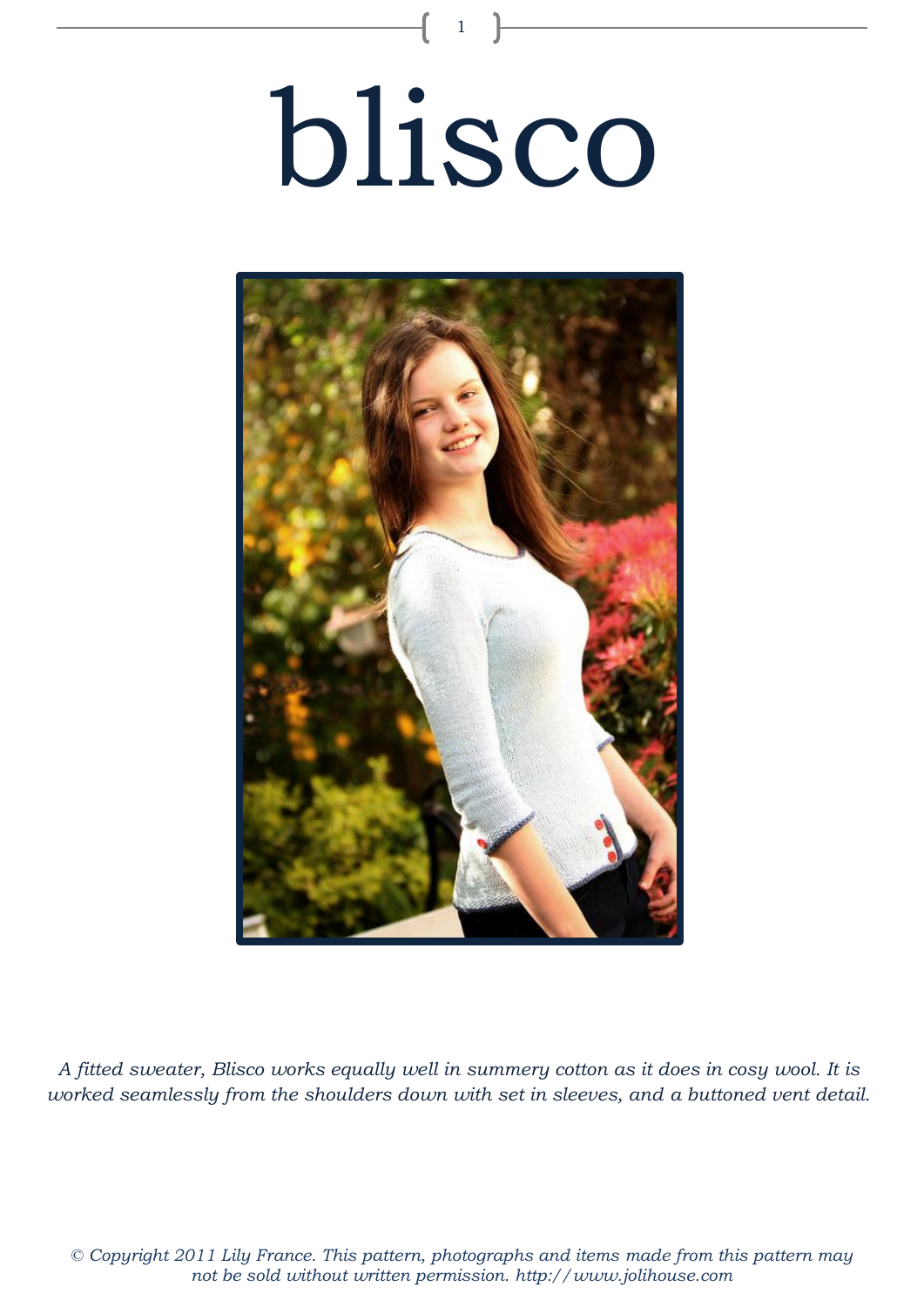| To fit        | 76    | 81   | 86   | 91    | 97    | 102   | 107   | 112  | 117   | $\rm cm$ |
|---------------|-------|------|------|-------|-------|-------|-------|------|-------|----------|
| bust size     | 30    | 32   | 34   | 36    | 38    | 40    | 42    | 44   | 46    | 1n       |
| Actual        | 76    | 80   | 86   | 90    | 96    | 100   | 106   | 110  | 114   | $\rm cm$ |
| bust size     | 30    | 31.5 | 34   | 35.5  | 37.75 | 39.5  | 41.75 | 43.5 | 45    | 1n       |
| <b>Actual</b> | 61.5  | 62.5 | 62.5 | 63.5  | 64.5  | 65.5  | 66.5  | 67   | 67.5  | $\rm cm$ |
| <b>length</b> | 24    | 24.5 | 24.5 | 25    | 25.5  | 25.75 | 26    | 26.5 | 26.75 | in       |
| <b>Sleeve</b> | 35    | 35.5 | 35.5 | 36.5  | 36.5  | 37    | 37.5  | 38   | 38.5  | $\rm cm$ |
| <b>length</b> | 13.75 | 14   | 14   | 14.25 | 14.25 | 14.5  | 14.75 | 15   | 15.25 | in       |
| <b>Back</b>   | 31.8  | 33.0 | 34.3 | 35.6  | 36.8  | 38.1  | 39.4  | 40.6 | 41.9  | $\rm cm$ |
| Width         | 12.5  | 13   | 13.5 | 14    | 14.5  | 15    | 15.5  | 16   | 16.5  | 1n       |

**Yarn:** Sirdar Calico (172 yards/157 metres per 50g skein, 60% Cotton, 40% Acrylic) 5(5:5:6:6:7:7:7:8) skeins and Sirdar Baby Bamboo DK (105 yards/96 metres per 50g skein, 80% Bamboo, 20% Wool), 1 skein.

**Needles:** 3.75mm/UK 9/US 5 circular (60cm/24") and 3.75mm DPNs or long circular needle (for magic loop).

**Gauge:** 20 stitches and 30 rows per 10cm/4" in stocking stitch on 3.75mm needles.

# **TECHNIQUES**

**Wrap and turn as follows:** *on knit row*~ bring yarn to front, slip next stitch knitwise, bring yarn to back, return slipped stitch to left needle making sure it remains twisted. To pick up place loop around wrapped stitch on left needle and knit together through back loop with wrapped stitch.

*On purl row*~ bring yarn to back, slip next stitch purlwise, bring yarn to front, return stitch to left needle making sure it remains untwisted. To pick up place loop around wrapped stitch on left needle and purl together with wrapped stitch.

**I-cord bind off:** Cable cast on 3 sts onto left needle tip, \*k2, k2tog through back loop, slip 3 sts on right needle back to left needle, repeat from  $*$  to end, pass 1<sup>st</sup> and 2<sup>nd</sup> stitch over 3<sup>rd</sup> stitch and fasten off.

 $K = k$ nit  $P = p$ url **St(s) =** stitch(es) **S =** slip purlwise with yarn held to wrong side **KFB/PFB =** knit/purl into the front and back of next stitch **K2tog =** knit two together **SSK =** slip next 2 stitches separately and knitwise, insert left needle through front loops of stitches just slipped and knit them together. **M1R =**insert left needle underneath bar between sts from back to front and place on left needle tip, knit normally. **M1RP** = insert left needle underneath bar between sts from back to front and place on left needle tip, purl normally. **M1L =** insert left needle underneath bar between sts from front to back and place on left needle tip, knit through back loop. **M1LP** = insert left needle underneath bar between sts from front to back and place on left needle tip, purl through back loop. **W&T =** wrap and turn **RS/WS =** Right side/Wrong side **PM =** Place marker **SM =** Slip marker **M =** marker

**Abbreviations**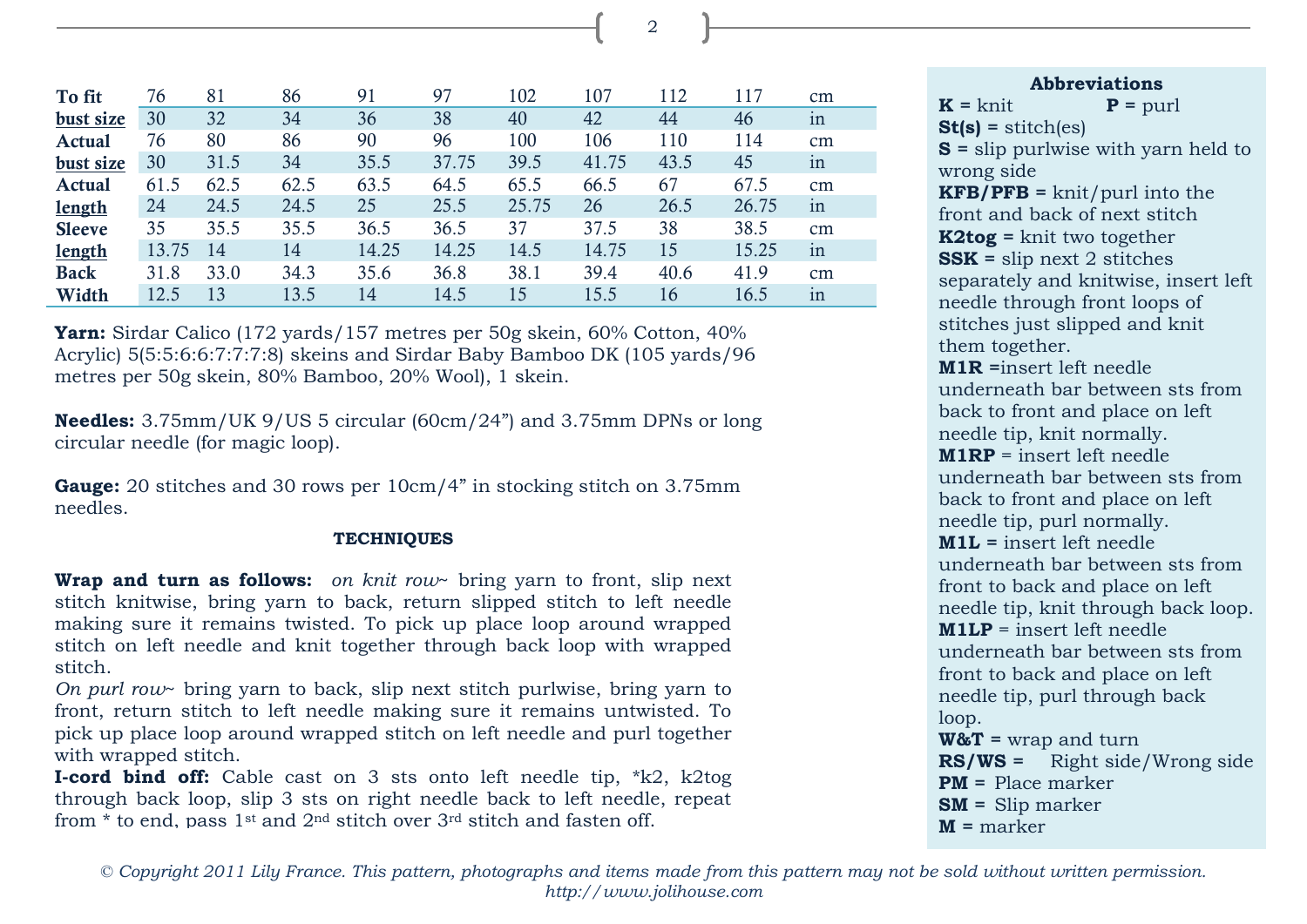# **Left shoulder front**

Using the long tail method and main yarn, cast on 10(10:12: 12:12:12:12:12:12)sts. Beginning with a K row, work 6 rows stocking stitch.

**Short rows:**K7(7:8:8:8:8:8:8:8), w&t.

S1, P to end. K3(3:4:4:4:4:4:4:4), W&T. S1, P to end. K across all sts, picking up wraps as you go.

Work 5(5:5:5:7:7:7:9:9) rows straight in stocking stitch as set. Break yarn and place sts on holder/waste yarn.

### **Left shoulder back**

With RS facing and MC, pick up and knit  $10(10:12:12:12:12:12)$ 12:12:12)sts across cast on edge of left shoulder front. **Row 1 (WS) –** PFB, P to end. 11(11:13:13:13:13:13:13:13)sts. **Row 2 (RS)** - K to last 2, KFB, K1. 12(12:14:14:14:14:14:14: 14:14)sts.

**Rows 3 through 6 –** Work as rows 1 and 2. 16(16:18:18:18: 18:18:18:18)sts.

**Short rows:** P13(13:14:14:14:14:14:14:14), W&T.

S1, K to end, cast on 2(2:2:2:2:3:3:3:3). 18(18:20:20:20:21: 21:21:21)sts.

P11(11:12:12:12:13:13:13:13), W&T.

S1, K to end, cast on 3(3:3:3:4:4:4:5:5). 21(21:23:23:24:25: 25:26:26)sts.

P across all sts, picking up wraps as you go.

Break yarn and place sts on holder/ waste yarn.

# **Right shoulder front**

Using the long tail method and MC, cast on  $10(10:12:12:12:12)$ 12:12:12:12)sts. Beginning with a P row, work 6 rows stocking stitch.

**Short rows:**P7(7:8:8:8:8:8:8:8), w&t.

S1, K to end. P3(3:4:4:4:4:4:4:4), w&t. S1, K to end.

P across all sts, picking up wraps as you go. Work 5(5:5:5:7:7:7:9:9) rows straight in stocking stitch as set. Break yarn and place sts on holder/waste yarn.

# **Right shoulder back**

With RS facing and MC, pick up and knit  $10(10:12:12:12:12:12)$ 12:12:12)sts across cast on edge of right shoulder front. **Row 1** – P to last 2, PFB, P1. 11(11:13: 13:13:13:13:13:13)sts. **Row 2 –** KFB, K to end. 12(12:14: 14:14:14:14:14:14)sts. **Rows 3 through 6 –** Work as rows 1 and 2. 16(16:18:18:18: 18:18:18:18)sts. **Row 7 -** purl.

# **Short rows:**

K13(13:14:14:14:14:14:14: 14), W&T. S1, P to end, cast on 2(2:2:2:2:3:3:3:3). 18(18:20:20:20:21: 21:21:21)sts. K11(11:12:12:12:13:13:13:13), W&T. S1, P to end, cast on 3(3:3:3:4:4:4:5:5). 21(21:23:23:24:25: 25:26:26)sts. K across all sts, picking up wraps as you go.

*You will now begin to join all the shoulder segments together.*  Create the back as follows:

**Next row (WS) –** P across sts on needle, using the backwards loop method cast on 22(24:22:24:26:26:28:28:30)sts onto right needle tip, place held sts from left shoulder back onto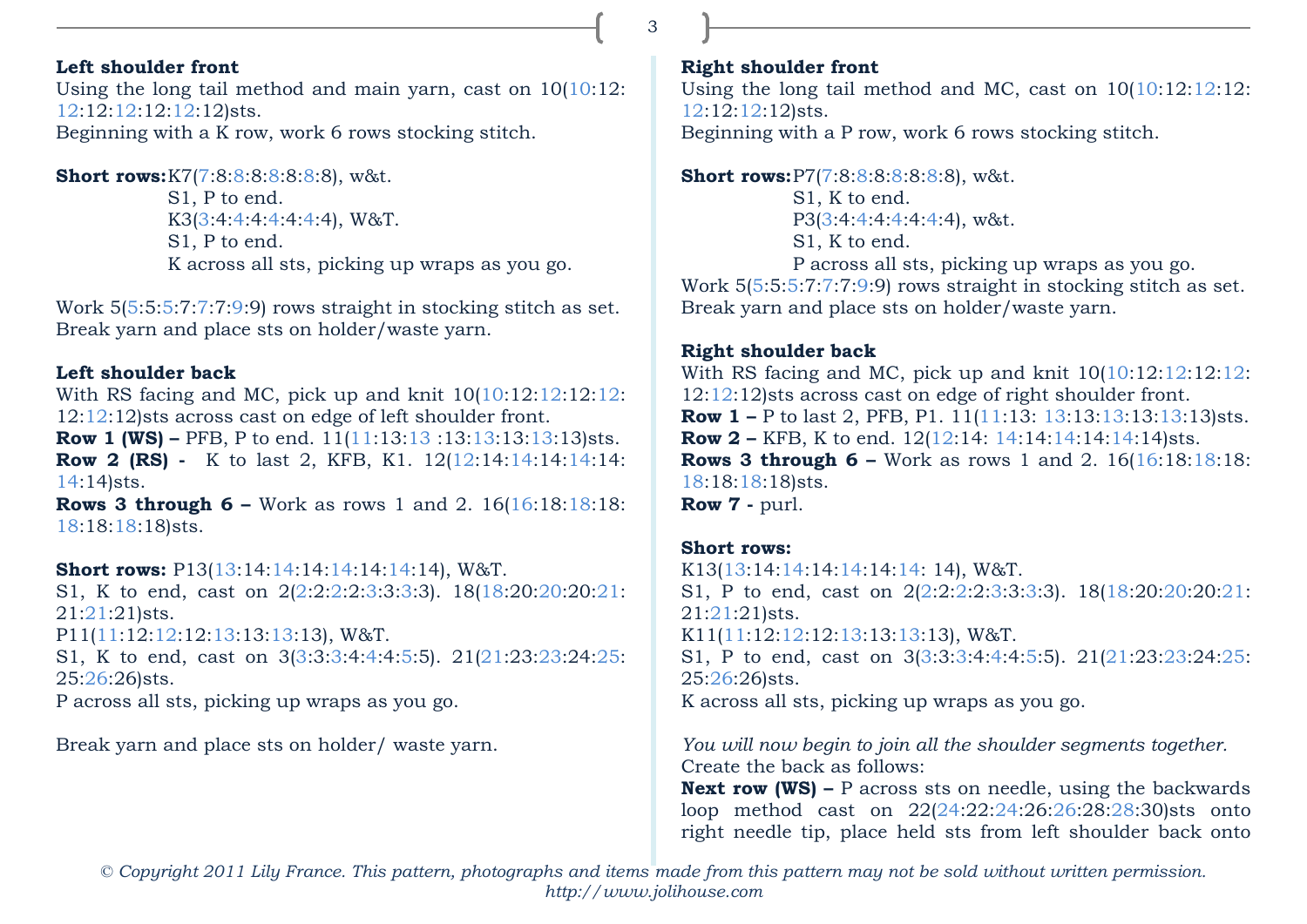left needle tip with WS facing, purl across these sts. 64(66:68:70:74:76:78:80:82)sts.

Work 4(4:4:4:6:6:6:8:8) rows straight in stocking stitch as set. Break yarn and leave sts on spare needle.

Join in fronts and create sleeves as follows:

Place 10(10:12:12:12:12:12:12:12) held sts from left shoulder front on needle and with RS facing, rejoin yarn at left front. **Next Row (RS) –** K10(10:12:12:12:12:12: 12:12) *(left front sts),* PM, pick up and knit 16(16:16:16:18:18:18:20:20) sts across left shoulder edge for left sleeve, PM, knit across 64(66:68:70:74:76:78:80:82) back sts, PM, pick up and knit 16(16:16:16:18:18:18:20:20)sts across right shoulder edge for right sleeve, PM, 10(10:12:12:12:12:12:12:12) *(right front sts)*. 116(118:124:126:134:136:138:144:146) sts.

**Next Row (WS) -** Purl all sts.

**Next Row -** K2, M1R, (k to m, sm, M1R, K to M, M1L, SM)x2, K to last 2, M1L, K2. 122(124:130:132:140:142:144:150: 152)sts.

Repeat last 2 rows 5 times more (6 times total). 152(154:160: 162:170:172:174:180:182)sts.

**Next Row (WS) -** Purl to end, cast on 2. 154(156:162:164: 172:174:176:182:184)sts.

**Next Row (RS) -** (K to M, SM, M1R, K to M, M1L, SM)x2, K to end, cast on 2. 160(162:168:170:178:180:182:188:190)sts.

**Next Row (WS) -** Purl to end, cast on  $2(2:2:2:3:3:3:3:3)$ . 162(164:170:172:181:183:185:191:193)sts.

**Next Row (RS) -** (K to M, SM, M1R, K to M, M1L, SM)x2, K to end, cast on 2(2:2:2:3:3:3:3:3). 168(170:176:178:188:190: 192:198:200)sts.

**Next Row (WS) -** Purl to end, cast on 3(3:3:3:4:4:5:5:5)sts. 171(173:179:181:192:194:197:203:205)sts.

**Next Row (RS) -** (K to M, SM, M1R, K to M, M1L, SM)x2, K to end, cast on 3(3:3:3:4:4:5:5:5)sts. 178(180:186:188:200:202: 206:212:214)sts.

**Next Row (WS) -** Purl to end, cast on 5(5:5:5:5:6:6:6:7). 183(185:191:193:205:208:212:218:221)sts.

**Next Row (RS) -** (K to M, SM, M1R, K to M, M1L, SM)x2, K to end, cast on5(5:5:5:5:6:6:6:7). 192(194:200:202:214:218:222: 228:232)sts.

**Next Row (WS) -** Purl.

**Next Row (RS) -** (K to M, SM, M1R, K to M, M1L, SM)x2, K to end, cast on 8(10:8:10:10:10:10:12:12). Join to begin working in the round, being careful not to twist. 204(208:212:216: 228:232:236:244:248)sts.

**Next Row -** (K to M, SM, M1R, K to M, M1L, SM)x2, K to end. **Next Row -** knit.

Repeat last 2 rounds 2(2:1:2:1:2:2:1:1) times more. 216(220: 220:228:236:244:248:252:256)sts.

Work 1 round straight without increasing.

**Next Row -** (K to 1 from M, PM, K1, SM, K to M, SM, K1, PM)x2, K to end.

**Next Row** - (K to M, M1L, SM, K1, SM, M1R)x4, K to end. 224(228:228:236:244:252:256:260:264)sts.

**Next Row -** knit.

Repeat last 2 rounds 1(2:3:4:5:6:7:8:9) times more. 232(244:252:268:284:300:312:324:336)sts.

You will now place the sleeve sts on waste yarn to begin working down the body as follows.

**Next Row -** K to M, remove M, K1, remove M, place next 48(50:50:54:56:60 :62:64:66) sts on waste yarn for left sleeve, using the backwards loop method cast on 4(4:5:5:5:5:6:6:6)sts onto right needle tip, PM, cast on  $4(4:5:5:5:5:6:6)$  more sts, remove M, K1, remove M, K66(70:74:78:84:88:92:96:100)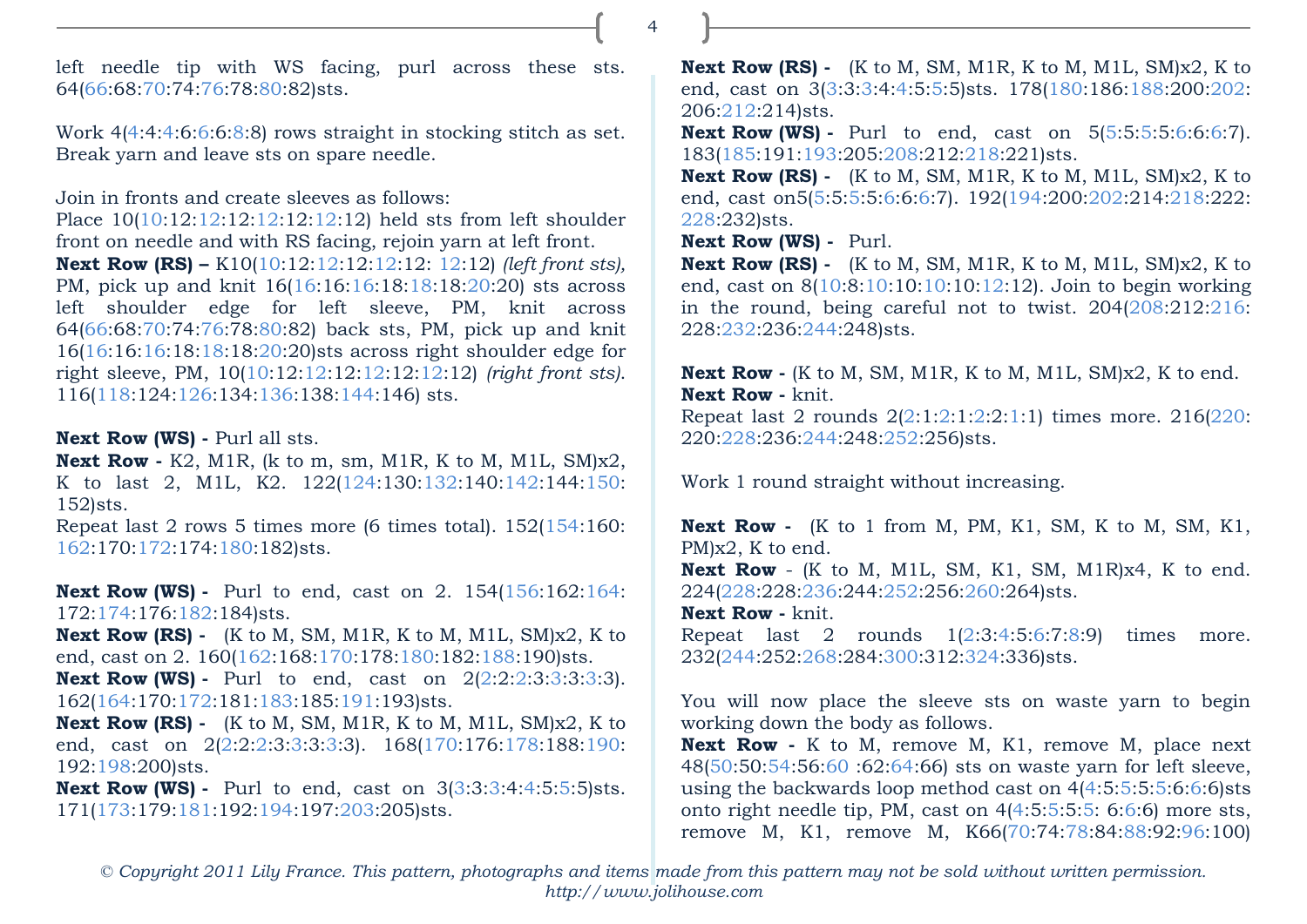across back, remove M, K1, remove M, place next 48(50:50: 54:56:60:62:64:66)sts on waste yarn for right sleeve, using the backwards loop method cast on 4(4:5:5:5:5:6:6:6)sts onto right needle tip, PM, cast on  $4(4:5:5:5:5:6:6)$  more sts, remove M, K1, remove M, K to end of round, remove M, K to M. This is now the beginning of round. 152(160:172:180: 192:200:212:220:228)sts.

Work 2 inches (5cm) straight in stocking stitch.

*Note: As I am quite tall, the sample pictured was knitted longer than average. If you want your finished garment to be shorter than the measurement stated in the schematic, reduce length worked straight here and/or at the waist.* 

**Next Row -** (K2, SSK, K to 4 from M, K2tog, K2)x2. 148(156: 168:176:188:196:208:216:224)sts.

Work 4 rounds straight without decreasing.

Repeat last 5 rounds 9 times more. 112(120:132:140:152:160: 172:180:188)sts.

Work 2 inches (5cm) straight in stocking stitch without decreasing.

**Next Row -** (K3, M1R, K to 3 from M, M1L, K3, SM) x2, K to end. 116(124:136:144:156:164:176:184:192)sts.

Work 4 rounds straight without increasing.

Repeat last 5 rounds 4 times more. 132(140:152:160:172: 180:192:200:208) sts.

Work increase round once more. 136(144:156:164:176:184: 196:204:212)sts.

**Next Row -** k68(72:78:82:88:92:98:102: 106), SM, k18(18:20: 22:22:24:26:26:28), knit into the front and back of next 7 sts, k43(47:51:53:59:61:65:69:71). 143(151:163:171:183:191:203:211:219) sts.

**Next Row -** K68(72:78:82:88:92:98:102: 106), SM, K18(18:20: 22:22:24:26:26:28), (slip next stitch onto DPN and hold to back, K1)x7, place held 7 sts on dpn onto left needle tip, turn.

You will now begin working in rows to create the vent detail. This may be awkward at first but it will get easier the further you work.

**Next Row (WS) -** K1, (P1, K1)x3, P to last 7, (K1, P1)x3, K1. **Next Row (RS) -** K1, (P1, K1)x3, K to last 6, (P1, K1)x3. **Next Row (WS) -** K1, (P1, K1)x3, (P to 3 from M, M1RP, P3, SM, P3, M1LP)x2, P to last 7sts, (K1, P1)x3, K1. 147(155:167:175:187:195:207:215:223)sts.

Work 4 more rows without increasing, keeping the first and last 7sts of each row in moss stitch.

**Next Row (RS) -** K1, (P1, K1)x3, (K to 3 from M, M1L, K3, SM, K3, M1L)x2, K to last 6, (P1, K1)x3. 151(159:171:179:191:199:211:219:227)sts.

Work 4 more rows without increasing, keeping the first and last 7sts of each row in moss stitch.

Repeat last 10 rows once more.159(167:179:187:199:207:219: 227:235)sts.

# **Next Row (WS) -** K1, (P1, K1) to end.

Repeat last row 5 times more.

Before turning at end of row. Pick up and knit 20sts along side edge of flap. 179(187:199:207:219:227:239:247:255)sts.

**Next Row (WS) -** P20, K1, (P1, K1) to end.

Before turning, pick up and purl 20sts along other side edge of flap. 199(207 :219:227:239:247:259:267:275) sts.

Break yarn and join in contrast yarn. Bind off all sts using the i-cord bind off.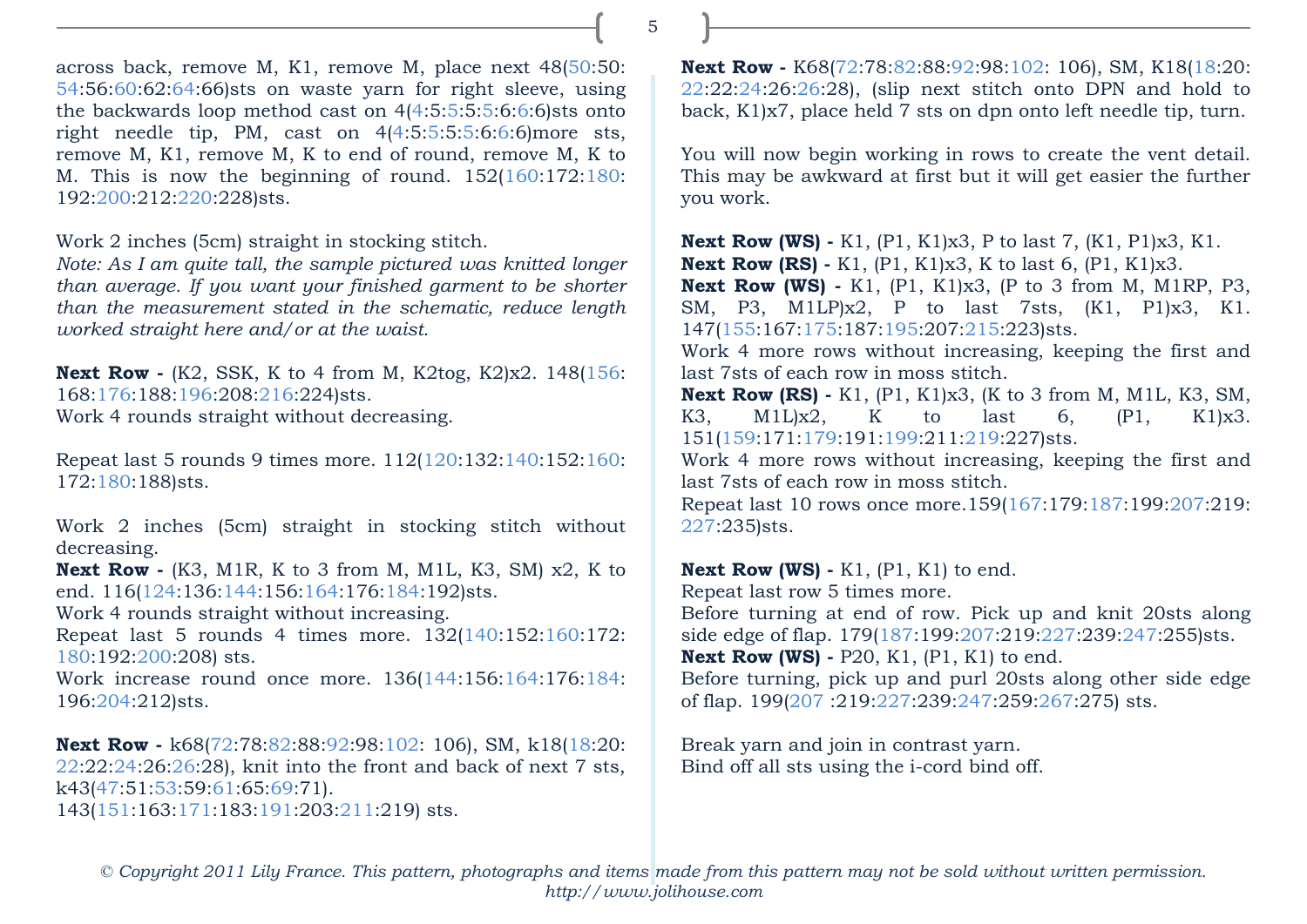# **Sleeves (Both exactly the same)**

Place 48(50:50:54:56:60:62:64:66) held sts from sleeve onto DPN's or 2 circulars.

Rejoin main yarn with RS facing and K across.

Pick up and knit 10(10:12:12:12:12:14: 14:14)sts across underarm. 58(60:62:66: 68:72:76:78:80) sts.

**Next Row -** K47(49:49:53:55:59:61:63: 65), K2tog, K4(4:5:5:5: 5:6:6:6), PM for beginning of round. 57(59:61:65:67:71:75:77: 79)sts.

**Next Row -** K4(4:5:5:5:5:6:6:6), K2tog, K to end. 56(58:60:64: 66:70:74:76:78)sts.

**Next Row -** K2, SSK, K to last 4, K2tog, K2. 54(56:58:62:64:68:72:74:76)sts.

Work 11(11:10:10:9:9:7:8:7) rounds straight without decreasing.

Repeat last 12(12:11:11:10:10:8:9:8) rounds 7(7:8:8:9:9:11: 10:11) times more. 40(42:42:46:46:50:50:54:54)sts.

Work 1(3:0:2:2:3:8:7:11) more rounds straight without shaping.

**Next Row -** (K1, P1) to end. **Next Row -** (P1, K1) to end. Repeat last 2 rounds twice more.

Break yarn and join in contrast yarn. Bind off all sts using the i-cord bind off.

# **Neck Edging**

Beginning at left shoulder seam, pick up and knit 13(13:13:13:15:15:15:16:16)sts down left shoulder front to beginning of increases, 44(46:44:46:50:52:54:56:58) across front neck, 13(13:13:13:15:15:15: 16:16) up right shoulder front to shoulder seam, and 42(44:42:44:46:46:48:48:50)

across back neck. PM and join to begin working in the round. 112(116:112:116:126:128:132:136:140) sts total.

**Round 1 -** (K1, P1) to end. **Round 2 -** (P1, K1) to end. Repeat last 2 rounds twice more.

Break yarn and join in contrast yarn. Bind off all sts using the i-cord bind off.

Weave in all ends and block.